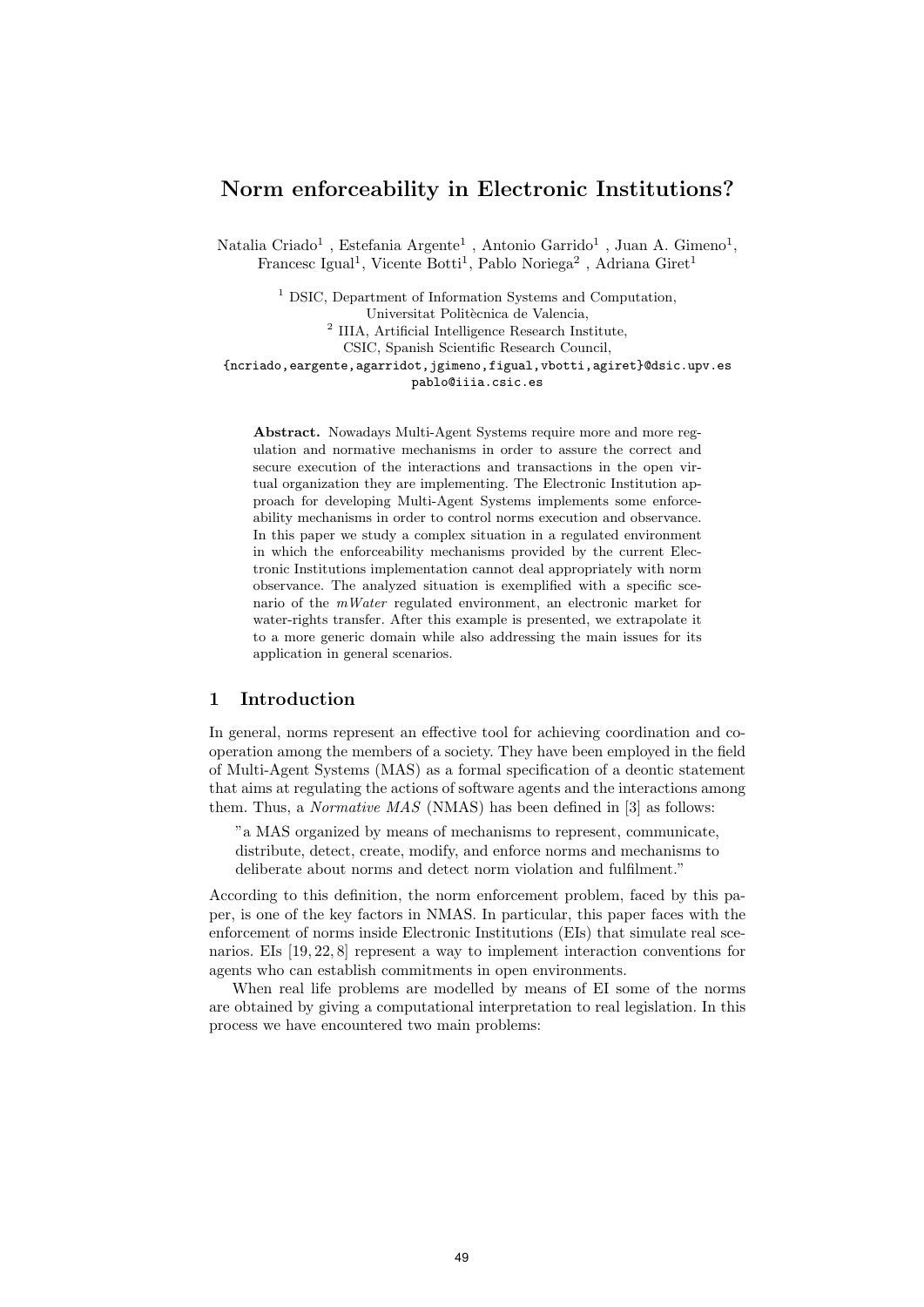- Norm Inconsistency. Usually the set of laws created by human societies in order to regulate a specific situation are contradictory and/or ambiguous. In particular, there are situations in which there is a general law (regulative *norm* [4]) which is controlled by a local law (*procedural norm* [4]). The problem arises when this local law does not ensure compliance of the more general law. This may be due to the existence of different levels of institutions which are working in the same system [11]. Thus, an elaborated process is necessary in order to determine which norms are active in a specific moment and how they are applied. Traditional methods for implementing norms in EI, which are based on the unambiguous interpretation of norms, are not suitable to overcome this problem.
- $-$  *Norm Controlling.* Even in absence of a conflict among norms, there is still the problem of norm controlling. Norm enforcement methods inside EI are based on the observation of these activities controlled by norms. In particular, there are norms whose violation cannot be observed since they regulate situations that take place out of the institution boundaries. Thus, violations are only detectable in presence of a conflict among agents.

In this paper we focus on the enforcement of these norms, which cannot be controlled by traditional techniques. Thus, we address the question of enforceability of non-observable norms inside EIs. In order to make more clear and understandable the problem addressed by this paper, it has been exemplified in the  $mWater$  scenario [5]. In addition, a first solution for overcoming the mWater concrete problem is shown. In particular, we propose the definition of a grievance scene for allowing normative conflicts to be solved within the  $mWater$ institution. However, this solution can be also extrapolated to generic domains.

This paper is structured as follows: the next section provides background on norm implementation, EIs and the implementation of norms inside EIs. Then a concrete example of the problem addressed by this paper is described. Finally, discussion and future works are described.

# 2 Background

This section firstly reviews the main methods for ensuring norm compliance in MAS and the techniques that can be employed for implementing these methods. Then, a brief description of the Electronic Institution framework is given, as well as a discussion on how norms are implemented and enforced in this framework.

#### 2.1 Norm Implementation in Multiagent Systems

Norms allow legal issues to be modelled in electronic institutions and electronic commerce, MAS organizations, etc. Most of the works on norms in MAS have been proposed from a theoretical perspective. However, several works on norms from an operational point of view have recently arisen, which are focused on giving a computational interpretation of norms in order to employ them in the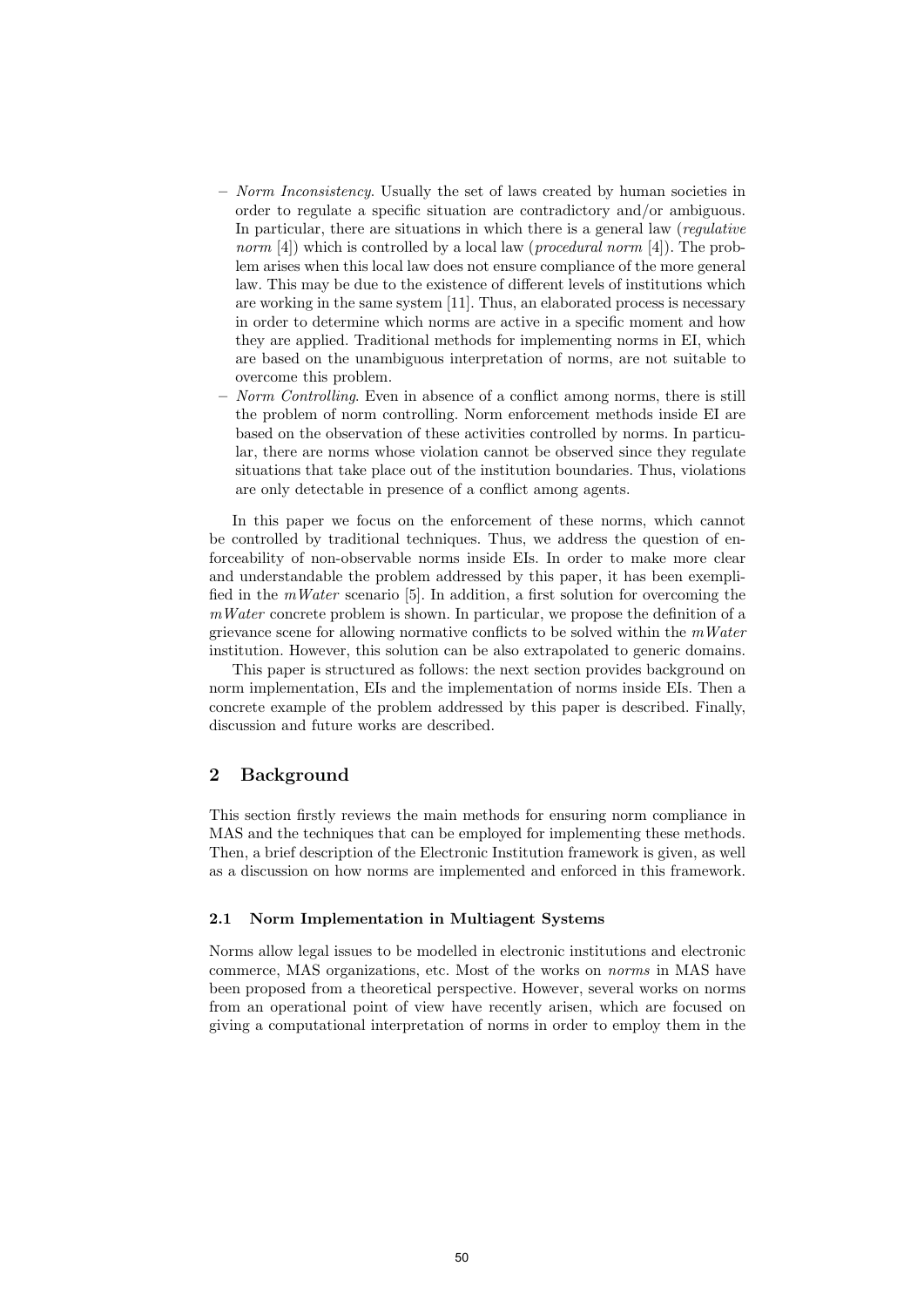design and execution of MAS applications. In this sense, norms must be interpreted or translated into mechanisms and procedures which are meaningful for the society [14]. Methods for ensuring norm compliance are classified into two categories: (i) regimentation mechanisms, which consist in making the violation of norms impossible, since these mechanisms prevent agents from performing actions that are forbidden by a norm; and (ii) enforcement mechanisms, which are applied after the detection of the violation of some norm, reacting upon it.

In a recent work [2], a taxonomy of different techniques for implementing effectively norms is proposed. On the one hand, the regimentation of norms can be achieved by two processes: (i) mediation, in which both the resources and communication channels are accessed through a reliable entity which controls agent behaviours and prevents agents from deviating from ideal behaviour; and (ii) hard-wiring, assuming that the agents' mental states are accessible and can be modified in accordance with norms. On the other hand, norm enforcement techniques are classified according to both the observer and the enforcer entity. Norms are self-enforced when agents observe their own behaviour and sanction themselves. Thus, norm compliance is both observed and enforced without the need of any additional party. In situations in which those agents involved by a transaction are responsible for detecting norm compliance (i.e. second-party observability) norms can be enforced by: (i) the *second-party* which applies sanctions and rewards; and (ii) a third entity which is an authority and acts as an *arbiter* or *judge* in the dispute resolution process. In the case of *third-party* observability, two different mechanisms for ensuring norm compliance can be defined according to the entity which is in charge of norm enforcing: (i) social norms are defended by the *society* as a whole; (ii) in *infrastructural enforcement* there are infrastructural entities which are authorities in charge of monitoring and enforcing norms by applying sanctions and rewards.

#### 2.2 Electronic Institutions

Electronic Institutions (EI) are computational counterparts of conventional institutions [19, 22, 8]. Institutions are, in an abstract way, a set of conventions that articulate agent interactions [20]. In practice they are identified with the group of agents, standard practices, policies and guidelines, language, documents and other resources —the organization— that make those conventions work. *Electronic Institutions* are implementations of those conventions in such a way that autonomous agents may participate, their interactions are supported by the implementation and the conventions are enforced by the system on all participants. Electronic institutions are engineered as regulated open MAS environments. These MAS are open in the sense that the EI does not control the agents' decision-making processes and agents may enter and leave the EI at their own will. EIs are regulated in four ways. First, agents are capable of establishing and fulfilling commitments inside the institution, and those correspond to commitments in the real world. Second, only interactions that comply with the conventions have any consequence in the environment. Third, interactions are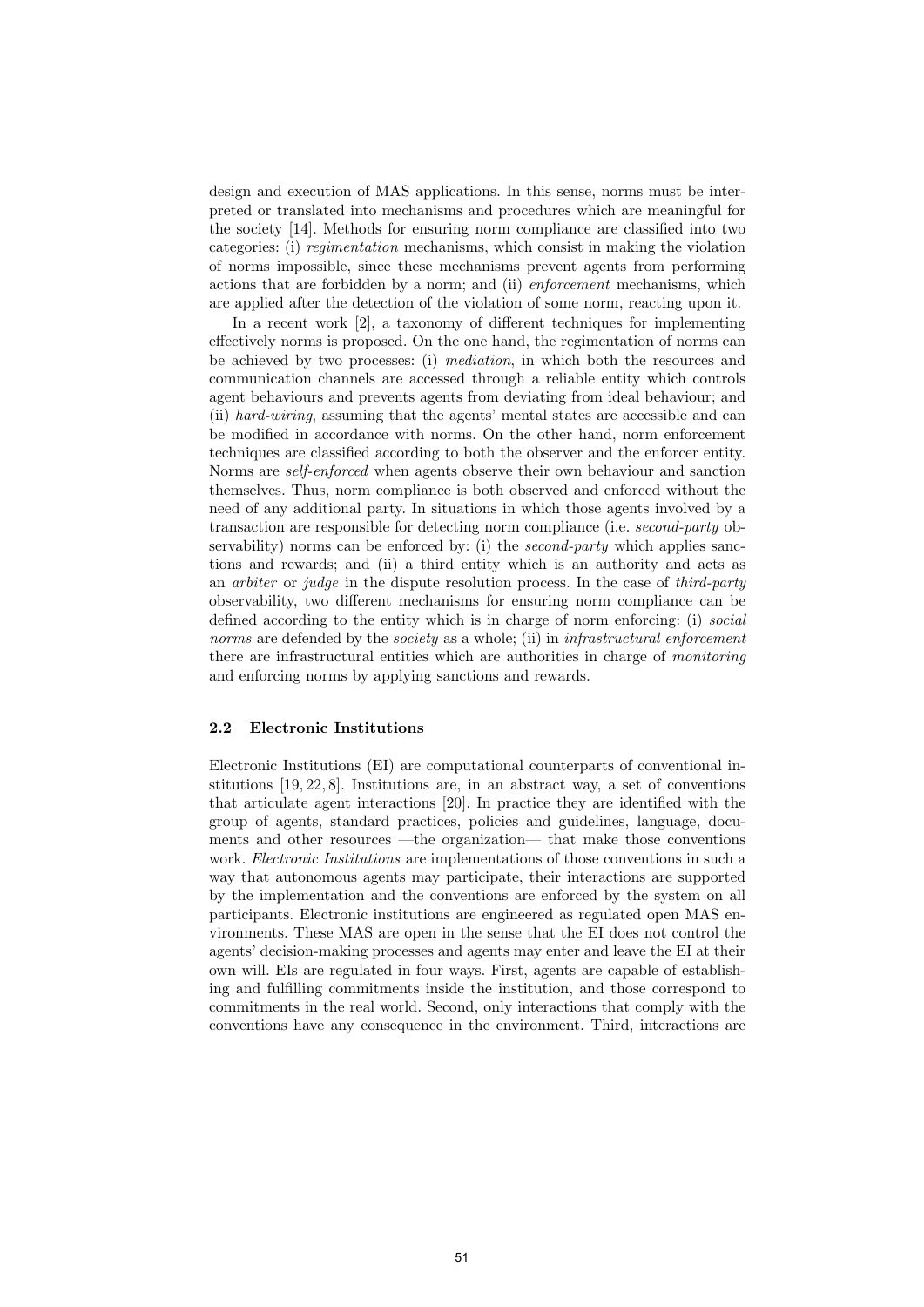organized as repetitive activities regulated by the institution and, last, interactions, in EIs, are always speech acts.

An EI is specified through: (i) a *dialogical framework* which fixes the context of interaction by defining roles and their relationships, a domain ontology and a communication language; (ii) scenes that establish interaction protocols of the agents playing a given role in that scene, which illocutions are admissible and under what conditions; (iii) *performative structures* that, like the script of a play, express how scenes are interrelated and how agents playing a given role move from one scene to another, and (iv) rules of behaviour that regulate how commitments are established and satisfied.

The IIIA model has a platform for implementation of EIs. It has a graphical specification language, ISLANDER, in which the dialogical framework, performative structures and those norms governing commitments and the pre- and post- conditions of illocutions are specified [9]. It produces an XML file that is interpreted by AMELI [10], a middleware that handles agent messages to and from a communication language, like JADE, according to the ISLANDER specification [10]. In addition, EIDE [1] includes a monitoring and debugging tool, SIMDEI that keeps track of all interactions and displays them in different modes. There is also a tool, aBuilder, that, from the XML specification, generates, for each role, agent shells that comply with the communication conventions (the decision-making code is left to the agent programmer).

#### 2.3 Norm Implementation in EI

Norm Regimentation. In AMELI, governors filter the actions of agents, letting them only to perform those actions that are permitted by the rules of society. Therefore, governors apply a regimentation mechanism, preventing the execution of prohibited actions and, therefore, preventing agents to violate their commitments.

This regimentation mechanism employed by governors makes use of a formalism based on rules for representing constraints on agent behaviours [13]. This formalism is conceived as a "machine language" for implementing other higher level normative languages. More specifically, it has been employed to enforce norms that govern EIs. The main features of the proposed "machine language" are: (i) it allows for the explicit definition and management of agent norms (i.e. prohibitions, obligations and permissions); (ii) it is a general purpose language not aimed at supporting a specific normative language; (iii) it is declarative and has an execution mechanism. For implementing this rule system, the Jess tool has been employed as an inference engine. Jess allows the development of Java applications with "reasoning" capabilities<sup>1</sup>.

In open systems, not only the regimentation of all actions can be difficult, but also sometimes it is inevitable and even preferable to allow agents to violate norms [6]. Reasons behind desirability of norm violations are because it is impossible to take a thorough control of all their actions, or agents could

<sup>1</sup> http://herzberg.ca.sandia.gov/jess/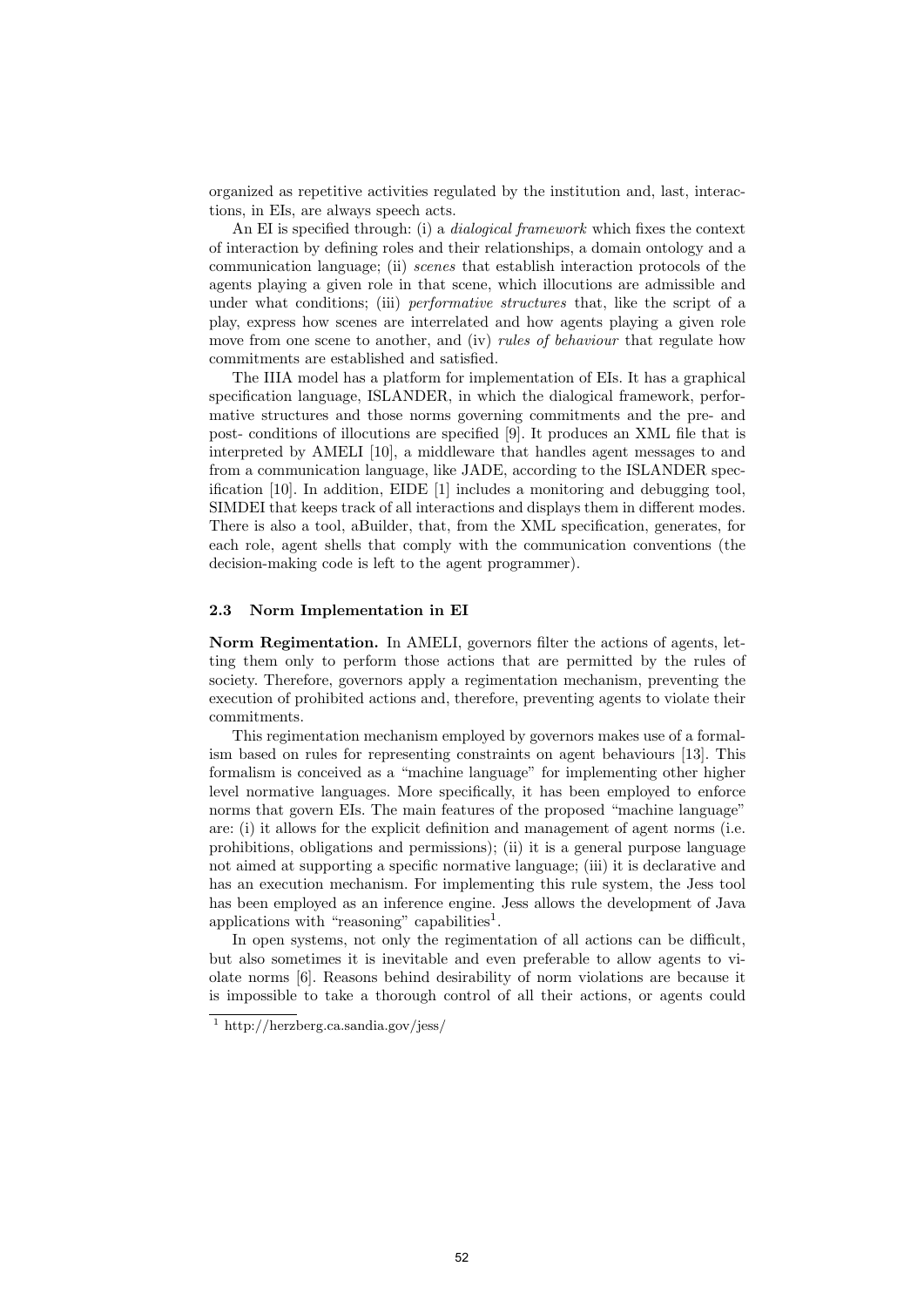obtain higher personal benefits when violating norms, or norms may be violated by functional or cooperative motivations, since agents intend to improve the organization functionality through violating or ignoring norms. Therefore, all these situations require norms to be controlled by enforcement mechanisms. Next, works on the enforcement of norms inside EI are described.

Norm Enforcement. The enforcement of a norm by an institution requires the institution to be capable of recognizing the occurrence of the violation of the norm and respond to it [14]. Hence, checking activities may occur in several ways: *directly*, at any time, randomly or with periodical checks, or by using monitoring activities; or *indirectly*, allowing agents to denounce the occurrence of a violation and then checking their grievances.

Regarding direct norm enforcement, the institution itself is in charge of both observing and enforcing norms. Thus, in this approach there are infrastructural entities which act as norm observers and apply sanctions when a violation is detected. In [17, 12], distributed mechanisms for an institutional enforcement of norms are proposed. In particular, these works propose languages for expressing norms and software architectures for the distributed enforcement of these norms. More specifically, the work described in [17] presents an enforcement mechanism, implemented by the Moses toolkit [16], which is as general (i.e. it can implement all norms that are controllable by a centralized enforcement) and more scalable and efficient with respect to centralized approaches. However, one of the main drawbacks of this proposal is the fact that each agent has an interface that sends legal messages. Since norms are controlled by these local interfaces, norms can be only expressed in terms of messages sent or received by an agent; i.e. this framework does not support the definition of norms that affect an agent as a consequence of an action carried out independently by another agent. This problem is faced by Gaertner et al. in [12]. In this approach, Gaertner et al. propose a distributed architecture for enforcing norms in EI. In particular, dialogical actions performed by agents may cause the propagation of normative positions (i.e. obligations, permissions and prohibitions). These normative propositions are taken into account by the normative level; i.e. a higher level in which norm reasoning and management processes are performed in a distributed manner. In a more recent work, Modgil et al. [18] propose an architecture for monitoring norm-governed systems. In particular, this architecture is formed by trusted observers that report to monitors on states of interest relevant to the activation, fulfilment, violation and expiration of norms. This monitoring system is *correc*tive in the sense that it allows norm violations to be detected and reacting to them.

Mixed Approaches. Finally, there are works which employ a mixed approach for controlling norms. In this sense, they propose the usage of regimentation mechanisms for ensuring compliance with norms that preserve the integrity of the application. Unlike this, enforcement is proposed to control norms that cannot be regimented due to the fact that they are not verifiable or their violation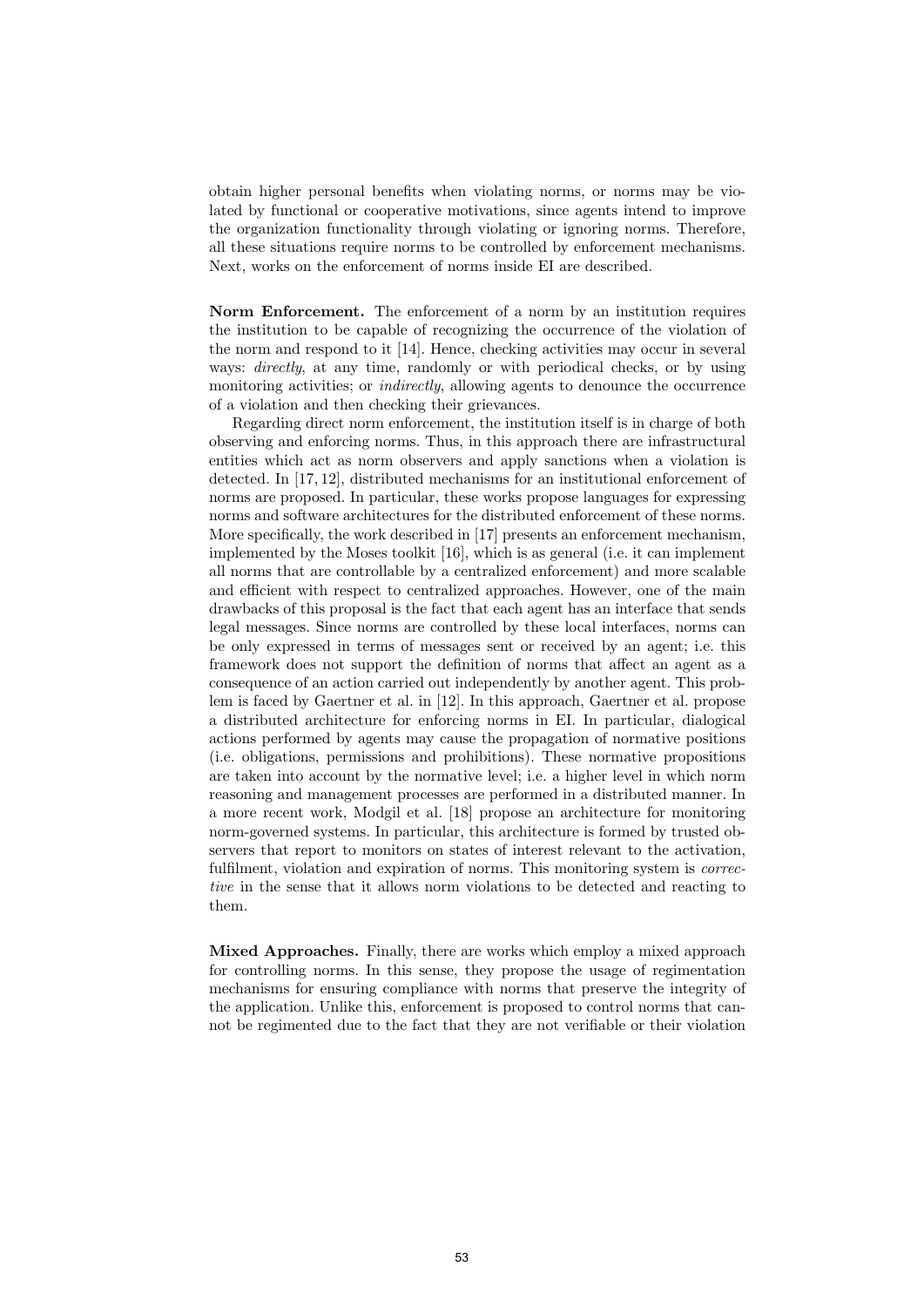may be desirable. In [7] an example on the mixed approach is shown. In particular, this work shows how norms that define the access to the organization infrastructure are controlled, whereas norms controlling other issues such as work domain norms are ignored. In particular, those norms that define permissions and prohibitions related to the access to the organization are regimented through mediation, whereas obligation norms are enforced following the institutional sanction mechanism.

The ORA4MAS [15] is another well known proposal that makes use of a mixed approach for implementing norms. The ORA4MAS proposal defines artifacts as first class entities to instrument the organisation for supporting agents activities within it. Artifacts are resources and tools that agents can create and use to perform their individual and social activities [21]. Regarding the implementation of norms in the ORA4MAS framework, regimentation mechanisms are implemented in artifacts that agents use for accessing the organization according to the mediation mechanism. Enforcement of norms has been implemented using third party observability, since the detection of norm violations is a functionality provided by artifacts. In addition, norms are enforced by third parties, since there are agents in charge of being informed about norm violations and carrying out the evaluation and judgement of these situations.

However, none of the above mentioned proposals allows norms which regulate activities taking place out of the institution scope to be controlled. In this case, norm compliance is non-observable by the institution and can only be detected when a conflict arises. Thus, in this paper we propose that both a *second-party* and third-party can observe non-compliant behaviour and start a grievance process which takes place inside the EI. Therefore, in this paper we face the problem of institutional enforcement of norms based on second-party and third-party observability. Next section provides a concrete instantiation of this problem inside a more specific case-study.

# 3 A concrete sample scenario in the  $mWater$  regulated environment

In this section we exemplify the problem of non-regimented norm enforcement in EI with  $mWater$ , a regulated MAS application for trading water-rights within a virtual market. In order to get a good understanding of the overall  $mWater$ functioning, we first describe the motivation of  $mWater$  and present a brief overview of its structure. Afterwards, the sample complex situation for norm enforcement in the current  $mWater$  EI implementation is analyzed.

### 3.1  $mWater$  overall description

In countries like Spain, and particularly in its Mediterranean coast, there is a high degree of public awareness of the main consequences of the scarcity of water and the need of fostering efficient use of water resources. Two new mechanisms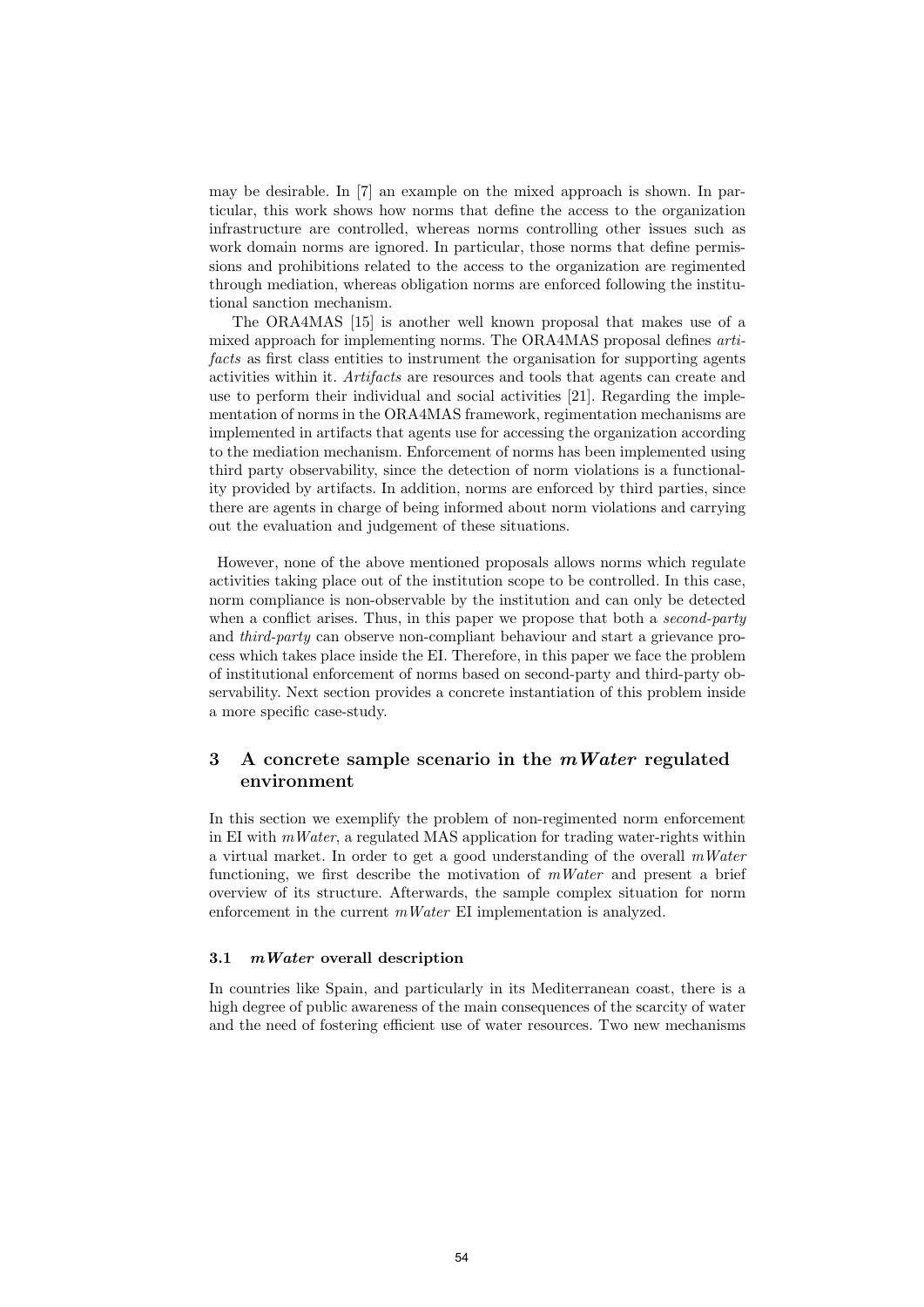

**Fig. 1.**  $mWater$  performative structure. Participating Roles:  $g$  - Guest,  $w$  - Water user,  $b$  - Buyer,  $s$  - Seller,  $p$  - Third Party,  $m$  - Market Facilitator,  $ba$  - Basin Authority.

for water management already under way are: a heated debate on the need and feasibility of transferring water from one basin to another, and, directly related to this proposal, the regulation of *water banks*<sup>2</sup>.  $mWater$  is an agent-based electronic market of water-rights. Our focus is on demand and, in particular, on the type of regulatory and market mechanisms that foster an efficient use of water while preventing conflicts. The framework is a somewhat idealized version of current water-use regulations that articulate the interactions of those individual and collective entities that are involved in the use of water in a closed basin. The main focus of the work presented in this paper is on the regulated environment, which includes the expression and use of regulations of different sorts: from actual laws and regulations issued by governments, to policies and local regulations issued by basin managers, and to social norms that prevail in a given community of users.

For the construction of  $mWater$  we follow the IIIA *Electronic Institution* (EI) conceptual model [1]. For the actual specification and implementation of mWater we use the EIDE platform.

 $\frac{2}{10}$  The 2001 Water Law of the National Hidrological Plan (NHP) —'Real Decreto Legislativo 1/2001, BOE 176' (see www.boe.es/boe/dias/2001/07/24/pdfs/A26791- 26817.pdf, in Spanish)— and its amendment in 2005 regulates the power of rightholders to engage in voluntary water transfers, and of basin authorities to setup water markets, banks, and trading centers for the exchange of water-rights in cases of drought or other severe scarcity problems.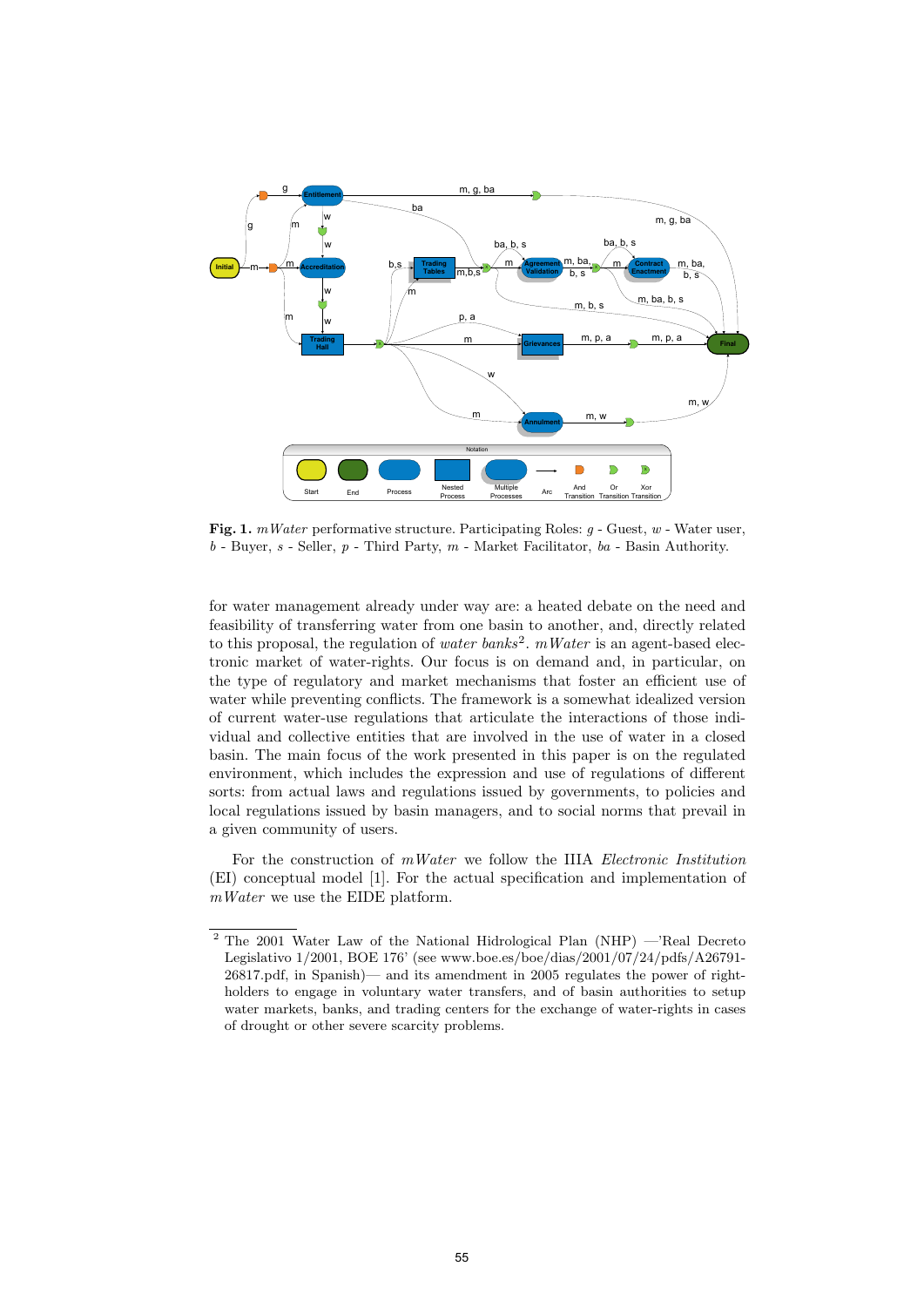Procedural conventions in the  $mWater$  institution are specified through a nested performative structure (Fig. 1) with multiple processes. The top structure, *mWaterPS*, describes the overall market environment and includes other performative structures; TradingHall provides updated information about the market and, at the same time, users and trading staff can initiate most trading and ancillary operations here; finally, TradingTables establishes the trading procedures. This performative structure includes a scene schema for each trading mechanism. Once an agreement on transferring a water-right has been reached it is "managed" according to the market conventions captured in AgreementVal*idation* and *ContractEnactment* scenes. When an agreement is reached,  $mWa$ ter staff check whether the agreement satisfies some formal conditions and if so, a transfer contract is signed. When a contract becomes active, other rightholders and external stakeholders may initiate a *Grievance* procedure that may have an impact on the transfer agreement. This procedure is activated whenever any market participant believes there is an incorrect execution of a given norm and/or policy. Grievance performative structure includes different scenes to address such grievances or for the disputes that may arise among co-signers. On the other hand, if things proceed smoothly, the right subsists until maturity.

# 3.2 Complex scenario: The registration of water-right transfer agreements

In  $mWater$  we have three different types of regulations: (i) government norms, issued by the Spanish Ministry of Environment (stated in the National Hydrological Plan); (ii) basin or local norms, defined and regimented by the basin authorities; and (iii) social norms, stated by the members of a given user assembly and/or organization. The interplay among different norms from these three groups brings about complex situations in which there are non-regimented norms and, moreover, the non-compliance of the norm is not observable until a conflict appears. A very critical situation for the reliable execution of  $mWater$ appears when the following norms apply:

- Government norm  $(NO)$ : A water-user can use a given volume of water from a given extraction point, if and only if he/she owns the specific water-right or has a transfer agreement that endows him/her.
- Government norm  $(N1)$ : Every water-right transfer agreement must be registered within the fifteen days after its signing and wait for the Basin Authorities' approval in order to be executed.
- *Local norm*  $(N2)$ *:* The registration process of a water-right transfer agreement is started voluntarily by the agreement signing parties.
- Social norm (N3): Whenever a conflict appears, a water user can start a grievance procedure in order to solve it.

Sample situation:

Let's suppose there is a water user A who has a water-right  $w_1$  and wants to sell it. A starts a Trading Table inside the TradingTables process (see Fig. 1)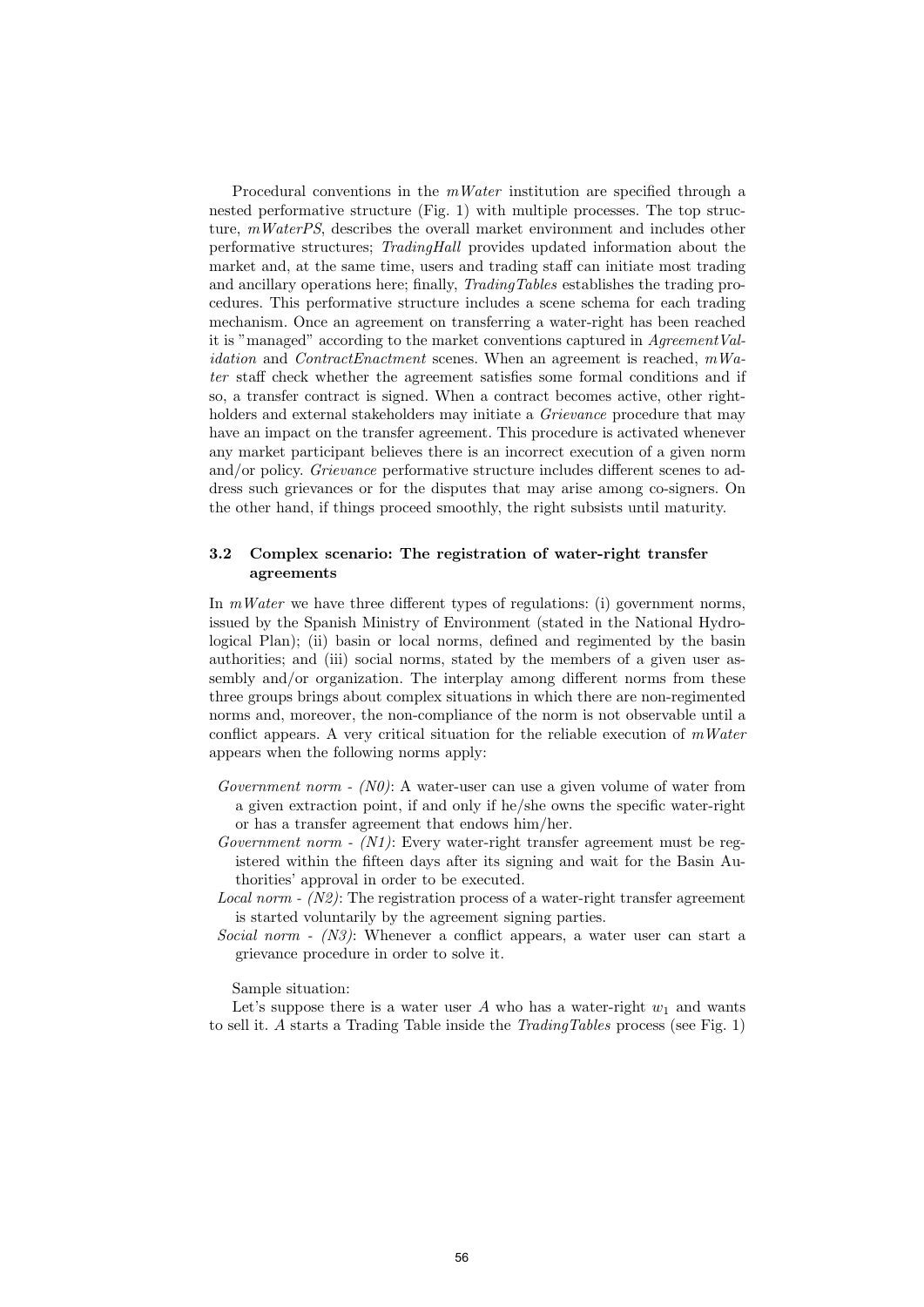in order to sell  $w_1$ . The water user B enters the Trading Table and, as a result, there is an agreement  $Agr_1$  between A and B, by which B buys  $w_1$  from A for the period  $[t_1, t_2]$ , and pays the quantity  $p_1$  for such a transfer. A and B belong to  $Basin_x$ , in which norms N1, N2 and N3 apply. A and B do not register  $Agr_1$ due to norm  $N2$  (in other words, A and B do not go to the Agreement Validation scene of Fig. 1). Since there is no mechanism in  $Basin_x$  by which water-right  $w_1$ is blocked from A after its selling (due to  $Agr_1$  is not registered and  $w_1$  is still owned by A in time periods not overlapped with  $[t_1, t_2]$ , A continues to operate in the market. Afterwards  $A$  starts a new Trading Table to sell  $w_1$  for period  $[t_3, t_4]$ , with  $t_1 < t_3 < t_2$  and  $t_4 > t_2$  (the new period  $[t_3, t_4]$  is overlapped with  $[t_1, t_2]$ . In this second Trading Table A and C sign  $Agr_2$ , by which A sells  $w_1$ to C for the period  $[t_3, t_4]$  and C pays  $p_2$  to A. A and C belong to  $Basin_x$ . In this case  $C$  registers  $Agr_2$  in the Agreement Validation scene, due to  $N1$  and  $N2$ , and obtains the basin approval for executing  $Agr_2$ . At time  $t_3$  (the transfer starting time) C attempts to execute  $Agr_2$ , but there is no water in the water transportation node, since B is also executing  $Aqr_1$ . At this moment C has a conflict with  $B$ , and in order to solve it he/she has to start a grievance procedure due to N3 (Grievances performative structure of Fig. 1).

This situation<sup>3</sup> is an instantiated example of the one described above, in which there are non-regimented norms whose non-compliance is not observable and cannot be asserted until the conflict appears. The critical situation comes out due to the compliance procedure for agreement registration and second selling of the same water-right is not coercive.

The current development environment of EI we are using does not provide build-in support for non-coercive processes that are defined by non-regimented norms. Moreover, those situations in which it is not possible to observe the non-compliance of a norm until the resulting conflict appears are not supported either. Nevertheless, there are sample scenarios, like  $mWater$ , in which this behaviour is required. In the following section we analyze the EI implementation we have devised for this complex scenario.

#### 3.3 Implementation

In this section our approach to solve the previously described complex scenario in mWater is described.

In order to include norm  $M1$  in the current EI implementation of  $mWater$  we have designed the *Agreement Validation* scene (see Fig. 1) as a successor scene for any Trading Table. When any water user enters this scene, the Market Facilitator verifies the constraint of fifteen days from the agreement statement process related to norm  $N1$ . If this constraint is satisfied the water-right transfer agreement is forwarded to the Basin Authority who activates a Normative Reasoning

<sup>&</sup>lt;sup>3</sup> The scenario presented in this section happens in practice in Spain, due to the impossibility to monitor all the water transfer negotiations that may take place among the different water users. It can be considered as a loophole in the Spanish regulations. Nevertheless we are interested in modeling it due to its complexity and in order to simulate the "real" behaviour of the basin users.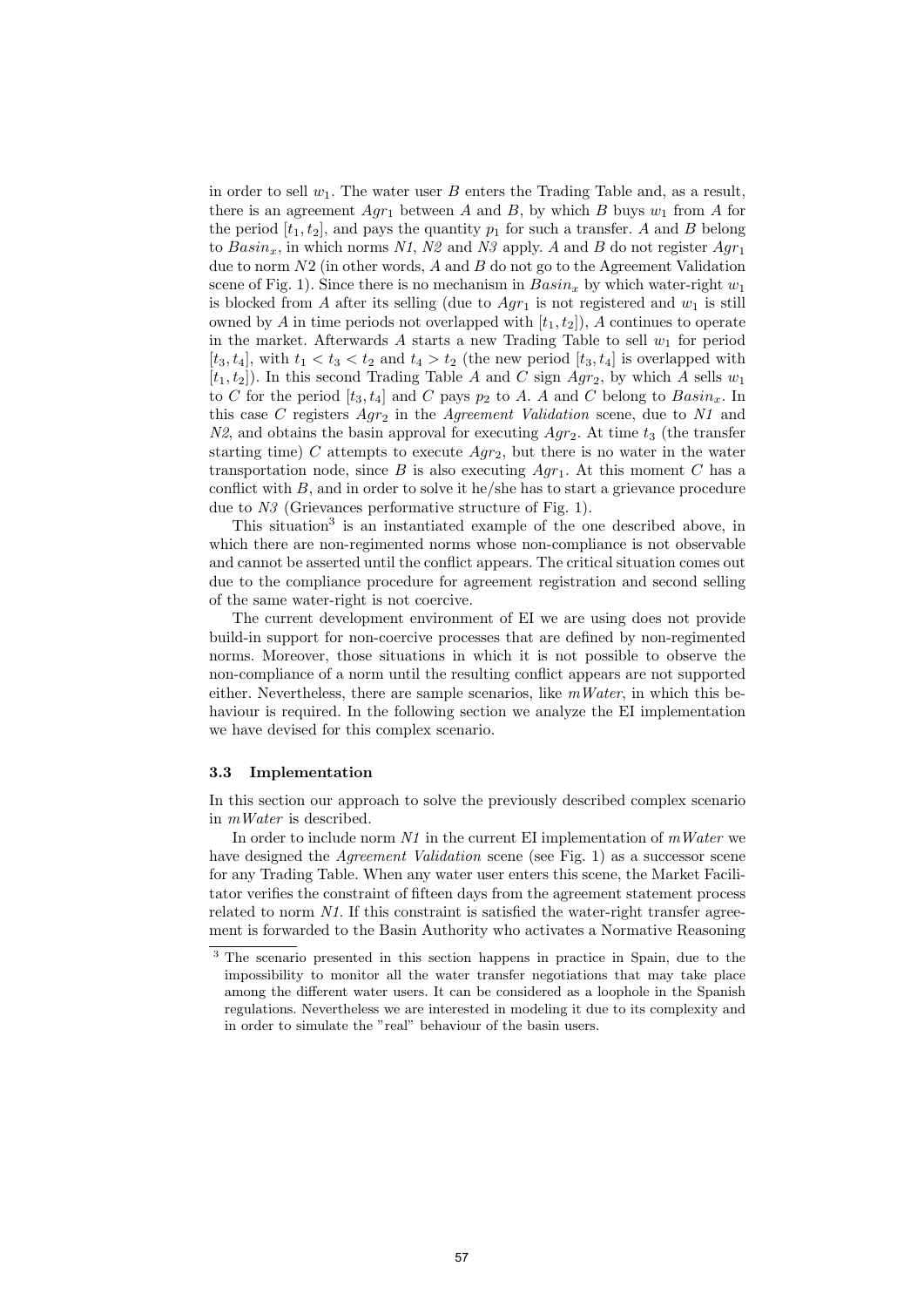

Fig. 2. Grievances performative structure

process in order to approve, or not, the agreement based on the basin normative regulation. If the agreement gets approved it is published in the Trading Hall in order for every water user of the basin to be informed of the transfer agreement.

On the other hand, norm  $N2$  is automatically included in the  $mWater$  institution due to the EIDE implementation feature by which no participating agent in the electronic institution can be forced to go to a given scene. For the particular  $mWater$  example, neither the buyer nor the seller can be forced to go through the transition between the Trading Table scene and the Agreement Validation scene (see Fig. 1). This way, whenever the buyer and/or the seller goes to the Agreement Validation scene he/she starts the scene voluntarily, so norm  $N2$  is satisfied.

The implementation of norm  $N3$  requires a specific performative structure. named Grievances (Fig. 2), in order to deal with conflict resolution processes.

Finally, the observance of norm compliance is delegated to every water user. Hence, the enforceability of norm  $N\theta$  is delegated to every water user.

Fig. 2 shows the different scenes of the complex Grievances performative structure. In this structure any conflict can be solved by means of two alternative processes (these processes are similar to those used in Alternative Dispute Resolutions and Online Dispute Resolutions [23, 24]). On the one hand, conflict resolution can be solved by means of negotiation tables (Conflict Resolution Negotiation Table performative structure). In this mechanism a negotiation table is created on demand whenever any water user wants to solve a conflict with other/s water user/s, negotiating with them with or without mediator. Such a negotiation table can use a different negotiation protocol, such as face to face, standard double auction, etc. On the other hand, arbitration mechanisms for conflict resolution can also be employed (Arbitration performative structure). In this last mechanism, a jury solves the conflict sanctioning the offenses.

There are three steps in the arbitration process (see Fig. 3). In the first one, the grievance is stated by the plaintive water user. In the second step, the different conflicting parties present their allegations to the jury. Finally, in the last step, the jury, after hearing the dispute, passes a sentence on the conflict. The difference among the two mechanisms for conflict resolution is that the arbitration process is binding, meanwhile the negotiation is not. In this way if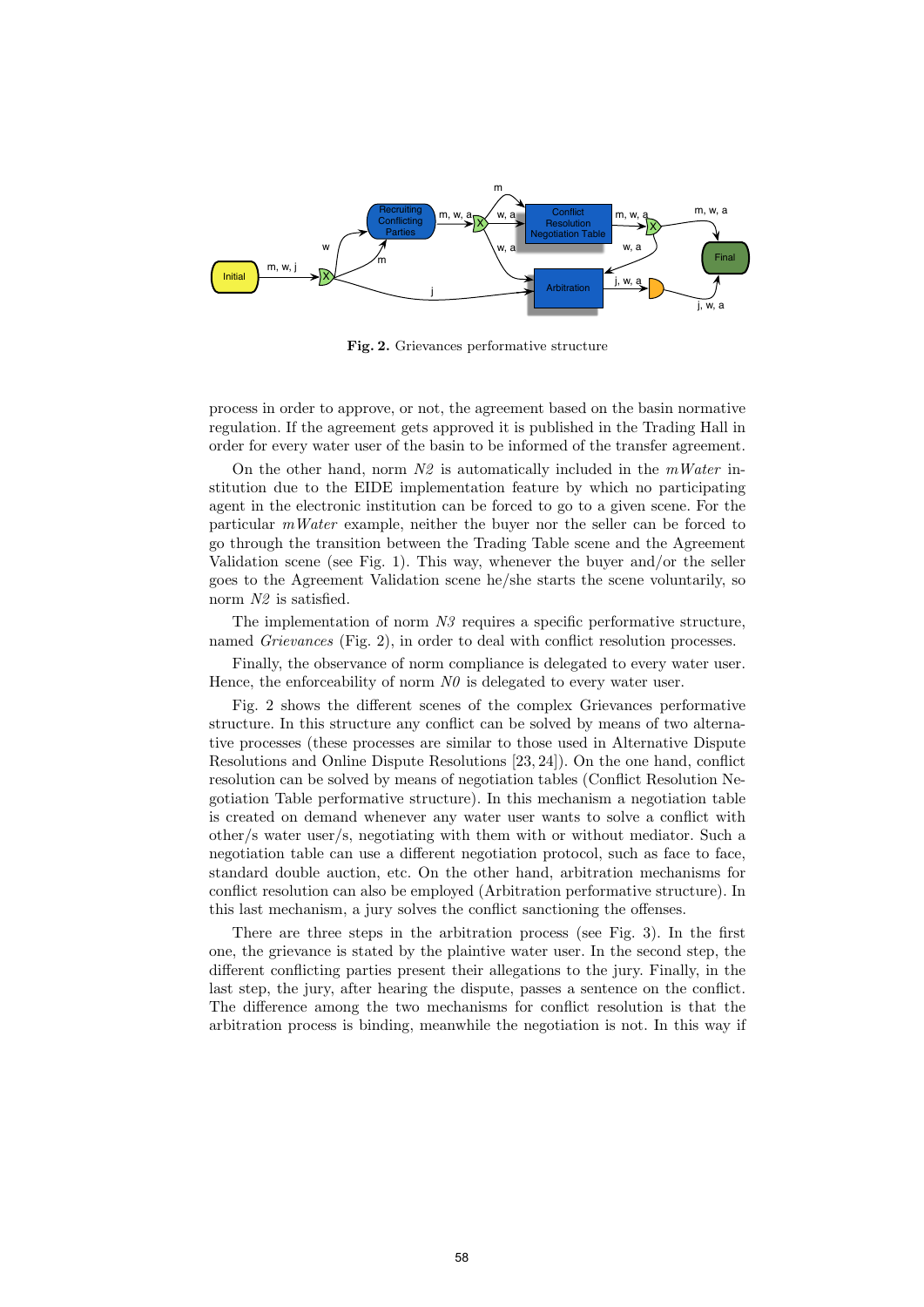

Fig. 3. Arbitration performative structure

any of the conflicting parties is not satisfied with the negotiation results he/she can activate an arbitration process in order to solve the conflict.

In the previously described complex scenario, when C cannot execute  $Aqr_2$ (because there is no water in the water transportation node), C believes that B is not complying norm  $N0$ . C believes there is a conflict because  $Agr_2$  endows him/her to use the water, and moreover, there is no transfer agreement published in the Trading Hall that endows  $B$  to do the same. In order to enforce norm  $N\theta$ and to execute  $Agr_2$ , C starts a grievance procedure. In this procedure, water users  $C$  and  $B$  are recruited as conflicting parties and  $A$  as third party because he/she is the seller of  $w_1$  as stated in  $Agr_2$  (Recruiting Conflicting Parties scene of Fig. 2). Let's assume C chooses as conflict resolution mechanism arbitration, because he/she does not want to negotiate with B. After stating the grievance, C and B present their allegations to the jury. In this process B presents  $Agr_1$  by which he/she believes there is fulfillment of norm  $N\ell$ . Nevertheless, in the last arbitration step, by means of a Normative Reasoning function, the jury analyzes the presented allegations and the normative regulations of the basin and deduces that there is an offense. Norm  $N1$  was not complied by  $B$  and  $A$ , and moreover, A has sold the same water-right twice for an overlapped time period. In this last step, the jury imposes the corresponding sanctions to  $A$  and  $B$ .

Fig. 4 shows a snapshot of the  $mWater's$  complex scenario implementation running on the AMELI execution environment of EIDE. The implementation we have devised for this complex situation in  $mWater$  allows us to solve the described scenario. Moreover, when dealing with this scenario it is possible to observe the limitations of the current EIDE platform for supporting nonobservability and enforceability of non-regimented norms. The implementation of  $mWater$  we are discussing in this paper is developed with EIDE 2.11<sup>4</sup>, and includes all the components described in previous sections. Moreover, the information model that supports the execution of the EI is developed in MySQL and includes the different conceptual data required for the market execution. Fig. 5 shows a fragment of the relational model in which some elements are depicted such as: basin structure, water-right definition, agreement, and conflict resolution table configuration, among others.

mWater is devised as a simulation tool for helping the basin policy makers to evaluate the behaviour of the market when new or modified norms are ap-

<sup>4</sup> Available at http://e-institutions.iiia.csic.es/eide/pub/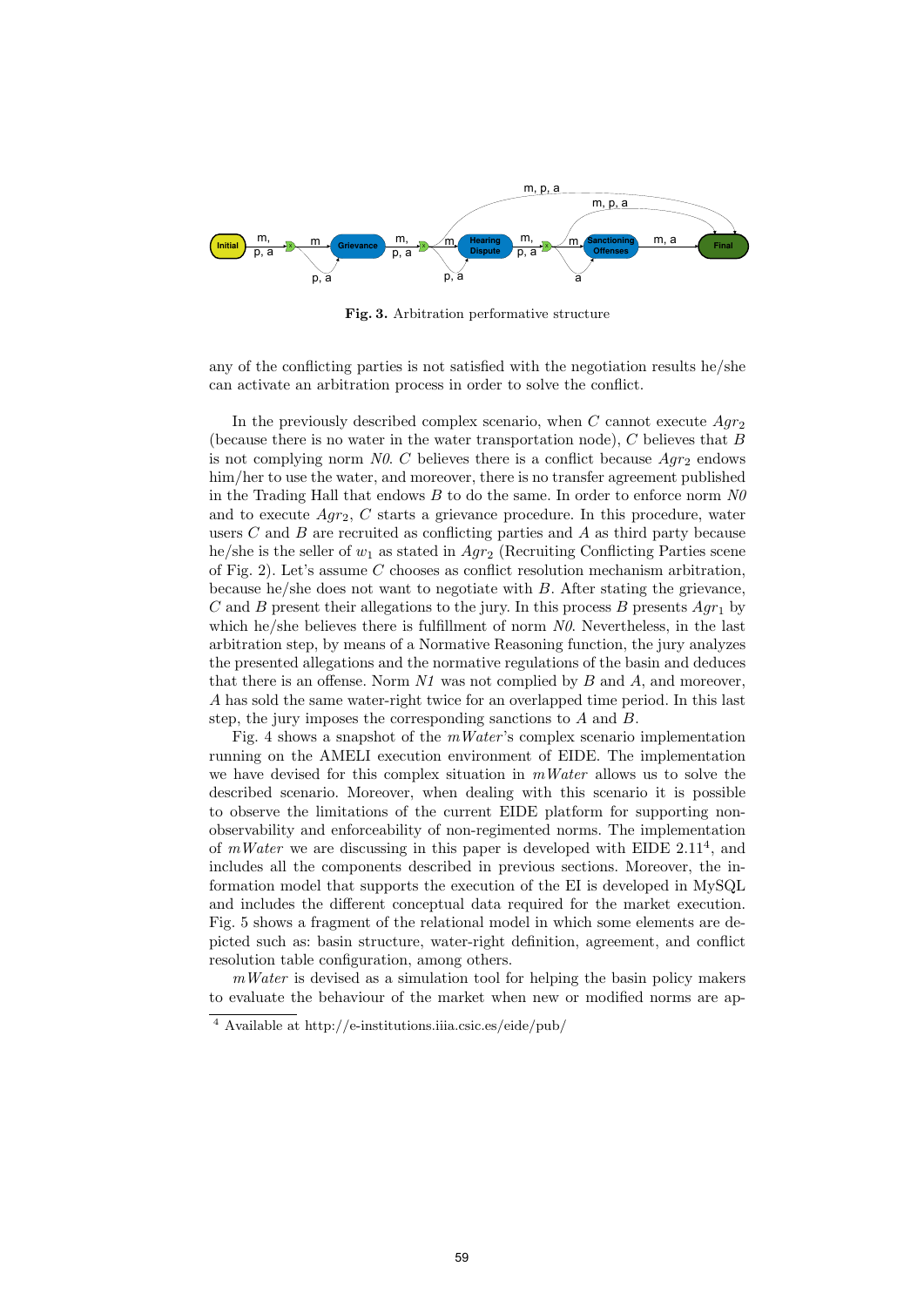|                                                                                                                                                                                                                                                                                                                   | <b>AMELI (Monitoring Mod</b>                                                                                                                                                                                                                                                                                                                                                                                                                                                                                                                                    |                                                                                           |                                                                                                                                                                                                                                                                                                              | Dummy Agent -- "A"                                                                                                                                                                                                                                                                                                                         |
|-------------------------------------------------------------------------------------------------------------------------------------------------------------------------------------------------------------------------------------------------------------------------------------------------------------------|-----------------------------------------------------------------------------------------------------------------------------------------------------------------------------------------------------------------------------------------------------------------------------------------------------------------------------------------------------------------------------------------------------------------------------------------------------------------------------------------------------------------------------------------------------------------|-------------------------------------------------------------------------------------------|--------------------------------------------------------------------------------------------------------------------------------------------------------------------------------------------------------------------------------------------------------------------------------------------------------------|--------------------------------------------------------------------------------------------------------------------------------------------------------------------------------------------------------------------------------------------------------------------------------------------------------------------------------------------|
| Monitoring<br>View<br>Help<br>File                                                                                                                                                                                                                                                                                |                                                                                                                                                                                                                                                                                                                                                                                                                                                                                                                                                                 | File                                                                                      | Actions                                                                                                                                                                                                                                                                                                      | Help                                                                                                                                                                                                                                                                                                                                       |
| $\mathbb{M}$<br>D<br>m<br>∢∢<br>▷                                                                                                                                                                                                                                                                                 |                                                                                                                                                                                                                                                                                                                                                                                                                                                                                                                                                                 |                                                                                           |                                                                                                                                                                                                                                                                                                              | 22                                                                                                                                                                                                                                                                                                                                         |
| <b>THE eInstitution of mWater</b><br><b>ter</b><br>ь<br>-1:mWaterPS<br>Initial<br>Final<br>$\blacktriangleright$ <b>D</b> , tini a En:Or<br><b>R</b> tCreaEnAcTHall:And<br>Entitlement<br>TradHall<br>Accred<br>tEnAc a Fin:OrX<br>tSalidaTHall:OrX                                                               | <b>EVENT</b><br>The einstitution 'einstitution of mWater' ha<br>The performativeStructure 'null.null.einstit<br>The scene '{(0/Initial:INITIAL)@(-1/mWate<br>The scene '{(0/Final:FINAL)@(-1/mWaterP<br>n nodes = '1' for the eInstitution 'null.null.<br>$[$ a b infrastructures = 'null' for the einstitutio<br>(2) b nodes = 'null' for the einstitution 'null.ni<br>[2] rightsList = '[]' for the eInstitution 'null.null<br>& The 'BasinAuthAgent0' has been entered<br><sup>2</sup> . The 'BasinAuthAgent0' has been entered<br>000<br>Dummy Agent -- "C" | 000                                                                                       | $\mathcal{L}_{\bullet}$ Initial:0<br><b>R</b> tini a En:3<br>Entitlement:0<br>$\mathbf{k}$ tEn a Ac:1<br>$\triangleright$ 2. Accred:0<br><b>R</b> tAc a THall: 1<br><b>堂</b> TradHall:0<br><b>C</b> tSalidaTHall:5<br>양 Grievance:0<br>$\overline{\mathbf{v}}$<br>$\frac{6}{68}$ Initial: 0<br>transicion: 3 | 先<br>A T<br>Events<br>先 The agent "A:WatrU<br>The agent "A" has enter<br>Ask the access tran<br>The transitions "HO/tlni<br>Try to move from th<br>Entered in the transitio<br>Ask the access scen<br>The scenes "HWatrUsr-<br>Try to move from the<br>Dummy Agent -- "B"                                                                  |
| TradTables                                                                                                                                                                                                                                                                                                        | Actions<br>File<br>Help                                                                                                                                                                                                                                                                                                                                                                                                                                                                                                                                         | File                                                                                      | Actions                                                                                                                                                                                                                                                                                                      | Help                                                                                                                                                                                                                                                                                                                                       |
| Grievance<br>o O:GrievancePS                                                                                                                                                                                                                                                                                      | 7                                                                                                                                                                                                                                                                                                                                                                                                                                                                                                                                                               |                                                                                           |                                                                                                                                                                                                                                                                                                              | 7                                                                                                                                                                                                                                                                                                                                          |
| initial<br>Δ<br>$\sqrt{2}$ 0: INITIAL<br><b>4</b> MrktFacilitA<br>4 C:Plaintiff<br><sup>•</sup> A:Defenda<br>$\triangleright$ $\blacksquare$ Final<br>$\triangleright$ <b><math>\triangleright</math></b> transicion: OrX<br>$C$ RNT<br>ь<br>2 1:GrievancePS<br><b>B</b> tEn a Ac:OrX<br><b>B</b> tAc a THall:OrX | <b>finite</b> einstitution of mWater<br>先<br>Initial: 0<br>$\mathbf{A}$ $\mathbf{V}$<br><b>R</b> tini a En:4<br>Events<br>$\triangleright$ $\mathcal{L}_2$ Entitlement: 0<br>名 Th<br><b>R</b> tEn a Ac:2<br>The $a$<br>$\triangleright$ 2. Accred: 0<br>$\triangleright$ As<br><b>R</b> tAc a THall:2<br>The tr<br><b>Tr</b><br>■ TradHall:0<br>Þ.<br>Entere<br><b>R</b> tSalidaTHall:4<br>$\blacksquare$ As<br>양 Grievance:0<br>The $sc$ $\sim$<br>$2$ Initial: 0<br><b>to</b> Tr… Ty<br>transicion:2<br>$\triangle$ $\forall$ $\land$                         | Accred:0<br><b>D</b> tAc a THall:3<br>TradHall:0<br>lnitial:0<br>$\bullet$ w <sub>2</sub> | $\mathbf{k}$ transicion $0.3$<br>$\mathbf{v}$ $\blacksquare$ OngoingAgr: 0<br><b>&amp;</b> WatrUsr<br><sup>2</sup> A:WatrUsr<br>₹ MrktFacilitAgent0:MrktFa<br>头 C:WatrUsr<br>$-1$                                                                                                                            | T<br>М<br>Events<br>Entered in the scenes "{(0/Entitlement:<br>Try to exit of the scene "{(0/Entitle<br>Exited of the scene "{(0/Entitlement:En<br>$\triangleright$ Ask the access transitions of the sc<br>The transitions "[{(0/tEn_a_Ac:OrX)@(-<br>Try to move from the scene "{(0/En<br>Entered in the transition "(3/tEn a Ac:<br>A T |

Fig. 4. A snapshot of the  $mWater$  electronic institution running on AMELI

plied. To this end, we are working on defining evaluation functions to measure the performance of the market. These measures include the amount of water transfer agreements signed in the market, volume of water transferred, number of conflicts generated, etc. Apart from these straightforward functions we are also working on defining "social" functions in order to asses values such as the trust and reputation levels of the market, or degree of water user satisfaction, among others.



Fig. 5. A fragment of the information model of  $mWater$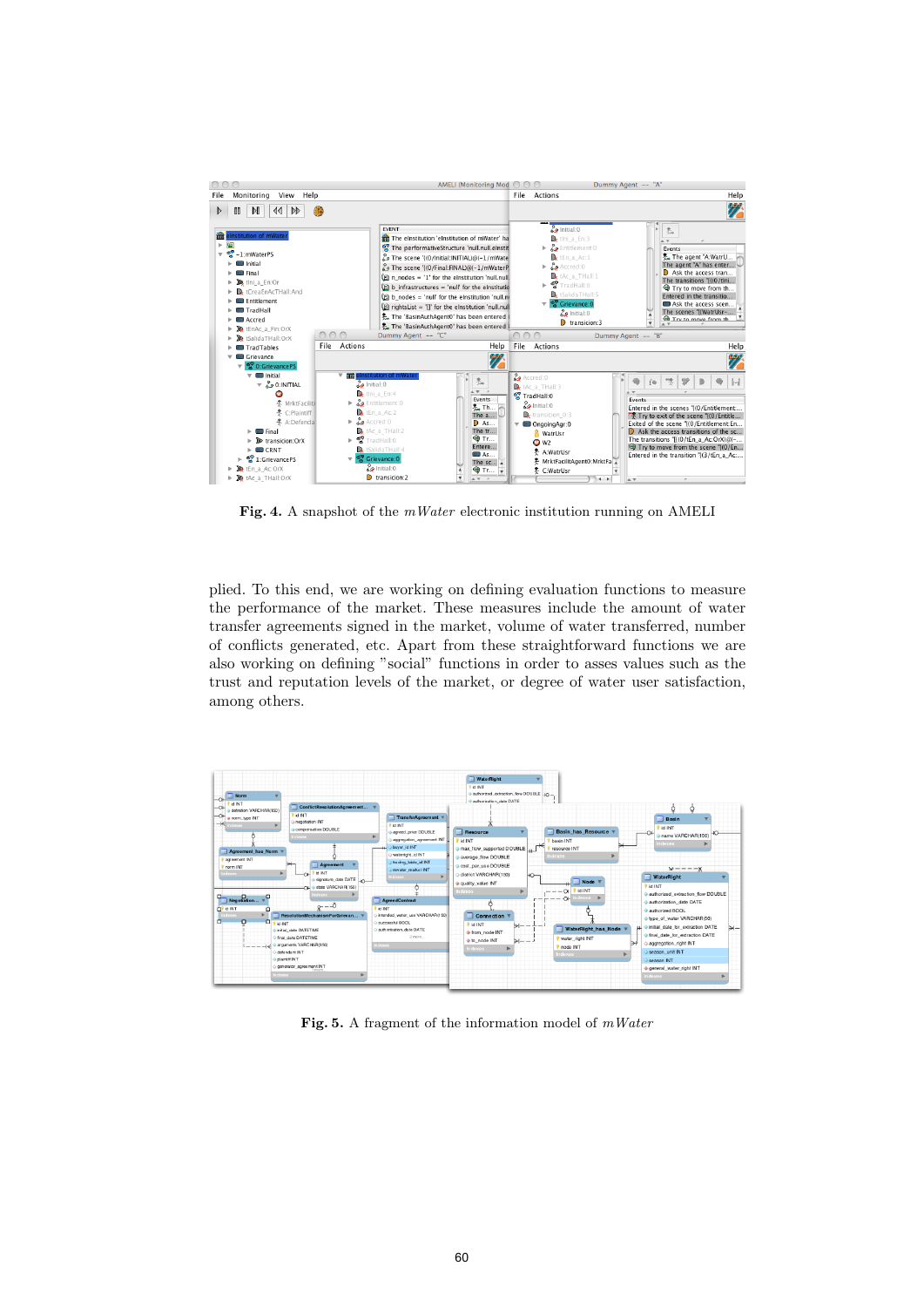# 4 Discussion and closing remarks

In real life problems, in many occasions it is difficult or even impossible to check norm compliance, specially when the violation of the norm cannot be directly observable. In other occasions, it is not only difficult to regiment all actions, but it might be preferable to allow agents to violate norms, since they may obtain a higher personal benefit or they may intend to improve the organization functionality, despite violating or ignoring norms. It is clear that from a general thought and design perspective of an Electronic Institution, it is preferable to define a safe and trustful environment where norms cannot be violated (i.e. norms are considered as hard constraints), thus providing a highly regimented scenario that inspires confidence to their users. However, from a more flexible and realistic perspective, it is appealing to have the possibility for agents to violate norms for personal gain. Although this is a very realistic attribute that humans can have, it eventually leads to corruption and, consequently, the designer may think to rule it out. But again, from a norm enforceability standpoint it is always a good idea to allow this: it does not only make the environment more open and dynamic, but it also provides a useful tool for decision support. In such a thread, we are able to range the set of norms, from a very relaxed scenario to a very tight one, simulate the institution and the agents' behaviour, and finally analyze when the global performance —in terms of number of conflicts that appear, degree of global satisfaction or corruption, etc.— shows better, which makes it very interesting as a testbed itself [5]. In all these cases, norm enforcement methods are needed, such as second-party and third-party enforcements.

This paper has highlighted the necessity for norm enforceability in Electronic Institutions. Clearly, when the agents and their execution occur outside the boundaries of the institution it is inviable to count on a simple and efficient way to guarantee a norm-abiding behaviour, as the full observability of the whole execution and environment is rarely possible. In other words, norm violations are perfectly plausible (and unfortunately common) and are only detectable in presence of a conflict among agents.

In our  $mWater$  scenario, we have proposed an open mechanism that comprises two main principles: (i) the generation of a grievance when one agent detects a conflict, i.e. when an agent denounces the occurrence of a violation; and (ii) an authority entity with the role of arbiter/judge to mediate in the dispute resolution process and being able to apply sanctions. The advantage of this mechanism is twofold. First, it allows different types of grievance, either when it corresponds to the execution of a previous signed (or unsigned) agreement or, simply, when it happens as an occasional event during the habitual execution of the water scenario and its infrastructure use. Second, it provides different ways to deal with grievances, as shown in Fig. 2: (i) in a very formal and strict way by means of an arbitration procedure that relies on a traditional jury, thus applying a third-party enforceability mechanism (with an infrastructure enforcement); or (ii) in a more flexible way that relies on the creation of a conflict resolution negotiation table, which ranges from informal protocols (e.g., face to face) to more formal ones that may need one or more mediators. In this last case, a second-party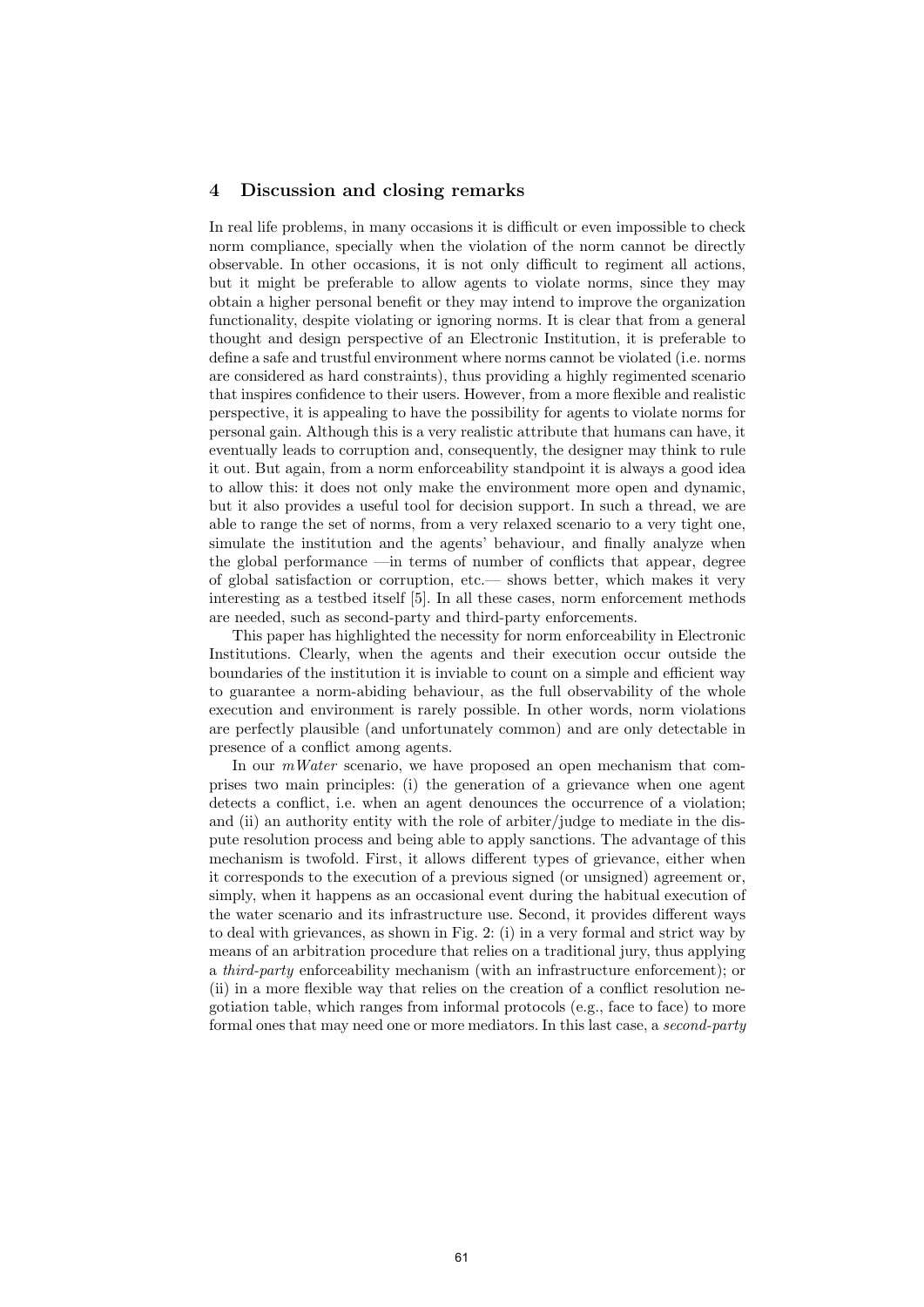enforceability mechanism has been adopted. We have shown that this grievance procedure shows to be effective in the  $mWater$  scenario. But despite its origin in the water environment, it can be easily extrapolated to any other real problem modelled by using EIs, which represent the main contributions of this paper.

The underlying idea to deal with norm enforcement in generic domains follows a simple flow, but it needs some issues to be clearly defined. First of all, we require a procedure to activate or initiate a new grievance. This can be done from any type of performative structure similar to the TradingHall of Fig. 1. This operation requires the identification of the agents that will be involved in the grievance itself, so it is essential for all agents to be uniquely identified; that is, we cannot deal with anonymous agents, which is an important issue. Once the grievance has been initiated, we also require a mechanism for recruiting the conflicting parties. Again, this is related to the agents' identification and the necessity of (perhaps formal) communication protocols to summon all the parties. Note that this step is necessary for any type of dispute resolution, both by negotiation tables and arbitration. And, at this point we have a high flexibility for solving the conflicts, as they can be solved in many ways depending on the type of problem we are addressing at each moment. Analogously to the trading tables that we have in the  $mWater$  scenario, we can use general or particular tables to reach an agreement and, thus, solving the conflict, no matter the real problem we have. Finally, it is also important to note that reaching an agreement when solving the conflict does not prevent from having new conflicts that appear from such an agreement, being necessary the initiation of a new grievance procedure and repeating all the operations. Although such new grievances are possible from both the negotiation table and arbitration alternatives, it is common to have situations where the decisions/verdict taken by the arbitration judges are unappealable.

Our current work of research is focused on providing a more thorough specification of this mechanism to enforce norms in EIs, how the conflict resolution tables can be defined and to come up with specialized protocols for these tables. Our final goal is to be able to integrate this behaviour in a decision support system to simulate different agents' behaviour and norm reasoning to be applied to the mWater and other scenarios of execution.

# Acknowledgements

This paper was partially funded by the Consolider programme of the Spanish Ministry of Science and Innovation through project AT (CSD2007-0022, INGE-NIO 2010), MICINN project TIN2008-06701-C03-03 and by the FPU grant AP-2007-01256 awarded to N. Criado. This research has also been partially funded by the Generalitat de Catalunya under the grant 2009-SGR-1434 and Valencian Prometeo project 2008/051.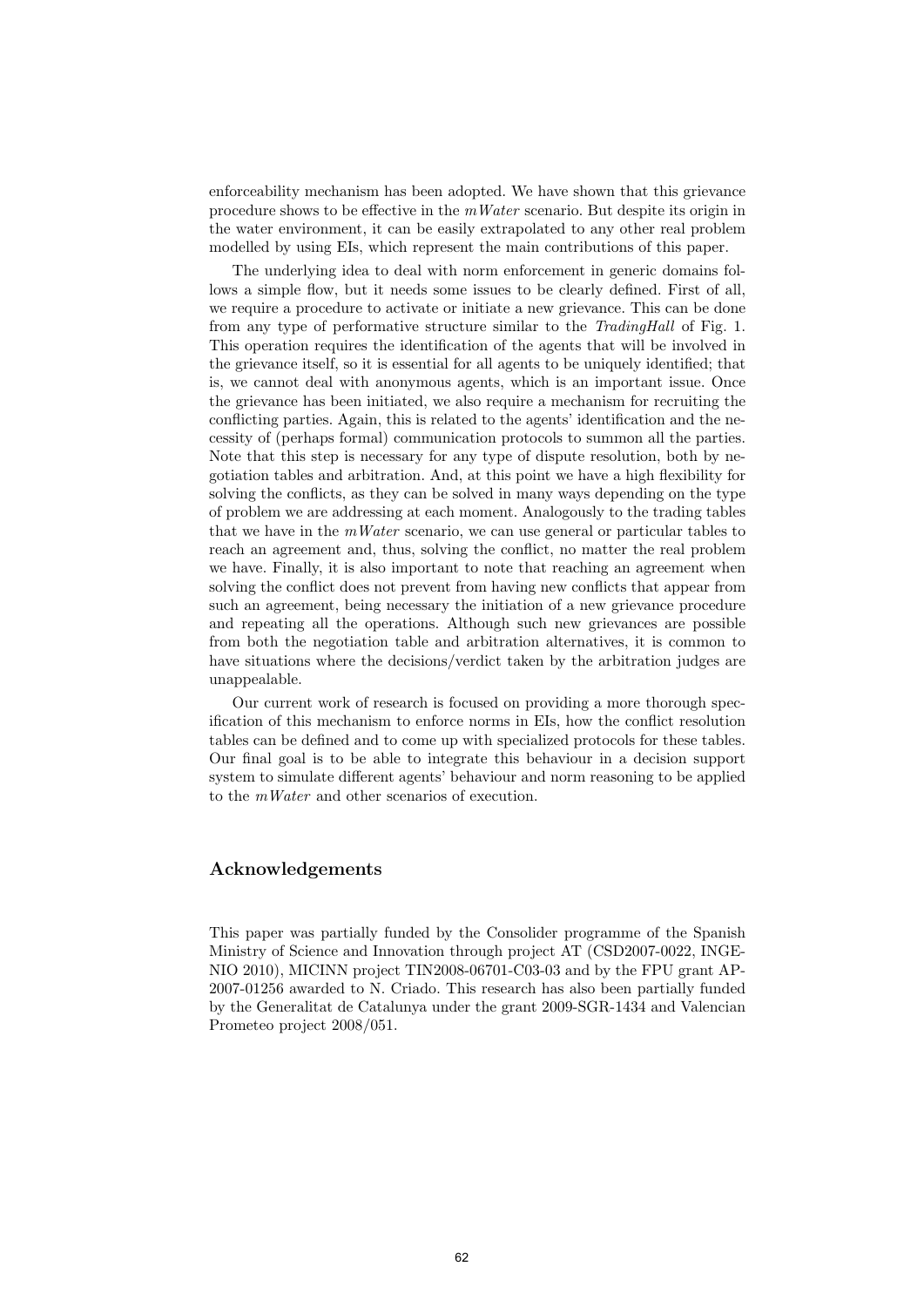### References

- 1. Josep Arcos, Marc Esteva, Pablo Noriega, Juan Rodriguez-Aguilar, and Carles Sierra. Engineering open environments with electronic institutions. Engineering Applications of Artificial Intelligence, (18):191–204, 2005.
- 2. Tina Balke. A taxonomy for ensuring institutional compliance in utility computing. In Guido Boella, Pablo Noriega, Gabriella Pigozzi, and Harko Verhagen, editors, Normative Multi-Agent Systems, number 09121 in Dagstuhl Seminar Proceedings, Dagstuhl, Germany, 2009. Schloss Dagstuhl - Leibniz-Zentrum fuer Informatik, Germany.
- 3. G. Boella, L. van der Torre, and H. Verhagen. Introduction to the special issue on normative multiagent systems. Autonomous Agents and Multi-Agent Systems, 17(1):1–10, 2008.
- 4. Guido Boella and Leendert van der Torre. Substantive and procedural norms in normative multiagent systems. Journal of Applied Logic, 6(2):152-171, 2008.
- 5. V. Botti, A. Garrido, A. Giret, F. Igual, and P. Noriega. On the design of mWater: a case study for Agreement Technologies. In 7th European Workshop on Multi-Agent Systems - EUMAS 2009, pages 1–15, 2009.
- 6. Castelfranchi C. Formalising the informal? Journal of Applied Logic, N 1, 2004.
- 7. N. Criado, V. Julian, V. Botti, and E. Argente. A Norm-based Organization Management System. In AAMAS Workshop on Coordination, Organization, Institutions and Norms in Agent Systems (COIN), pages 1–16, 2009.
- 8. M. Esteva. Electronic Institutions: from specification to development. IIIA PhD Monography, 19, 2003.
- 9. M. Esteva, J.A. Rodriguez-Aguilar, C. Sierra, P. Garcia, and J. Arcos. On the formal specification of electronic institutions. Agent mediated electronic commerce, pages 126–147, 1991.
- 10. M. Esteva, B. Rosell, J.A. Rodriguez-Aguilar, and J.L. Arcos. Ameli: An agentbased middleware for electronic institutions. In Proceedings of the Third International Joint Conference on Autonomous Agents and Multiagent Systems-Volume 1, page 243. IEEE Computer Society, 2004.
- 11. N. Fornara and M. Colombetti. Specifying and enforcing norms in artificial institutions (short paper). In Proc. 7th Int. Conf. on Autonomous Agents and Multiagent Systems (AAMAS 2008), pages 1481–1484, 2008.
- 12. D. Gaertner, A. Garcia-Camino, P. Noriega, J.A. Rodriguez-Aguilar, and W. Vasconcelos. Distributed norm management in regulated multiagent systems. In Proceedings of the 6th international joint conference on Autonomous agents and multiagent systems, page 90. ACM, 2007.
- 13. Andrés García-Camino, Juan A. Rodríguez-Aguilar, Carles Sierra, and Wamberto Weber Vasconcelos. Norm-oriented programming of electronic institutions. In Proc. International Conference on Autonomous Agents and Multiagent Systems (AAMAS), pages 670–672. ACM, 2006.
- 14. D. Grossi, H. Aldewereld, and F. Dignum. Ubi lex, ibi poena: Designing norm enforcement in e-institutions. In Coordination, Organizations, Institutions, and Norms in Multi-Agent Systems II, volume 4386, pages 101–114. Springer, 2007.
- 15. J.F. Hübner, O. Boissier, R. Kitio, and A. Ricci. Instrumenting multi-agent organisations with organisational artifacts and agents. Autonomous Agents and Multi-Agent Systems, 20(3):369–400, 2010.
- 16. N.H. Minsky and V. Ungureanu. A mechanism for establishing policies for electronic commerce. In International Conference on Distributed Computing Systems, volume 18, pages 322–331. Citeseer, 1998.